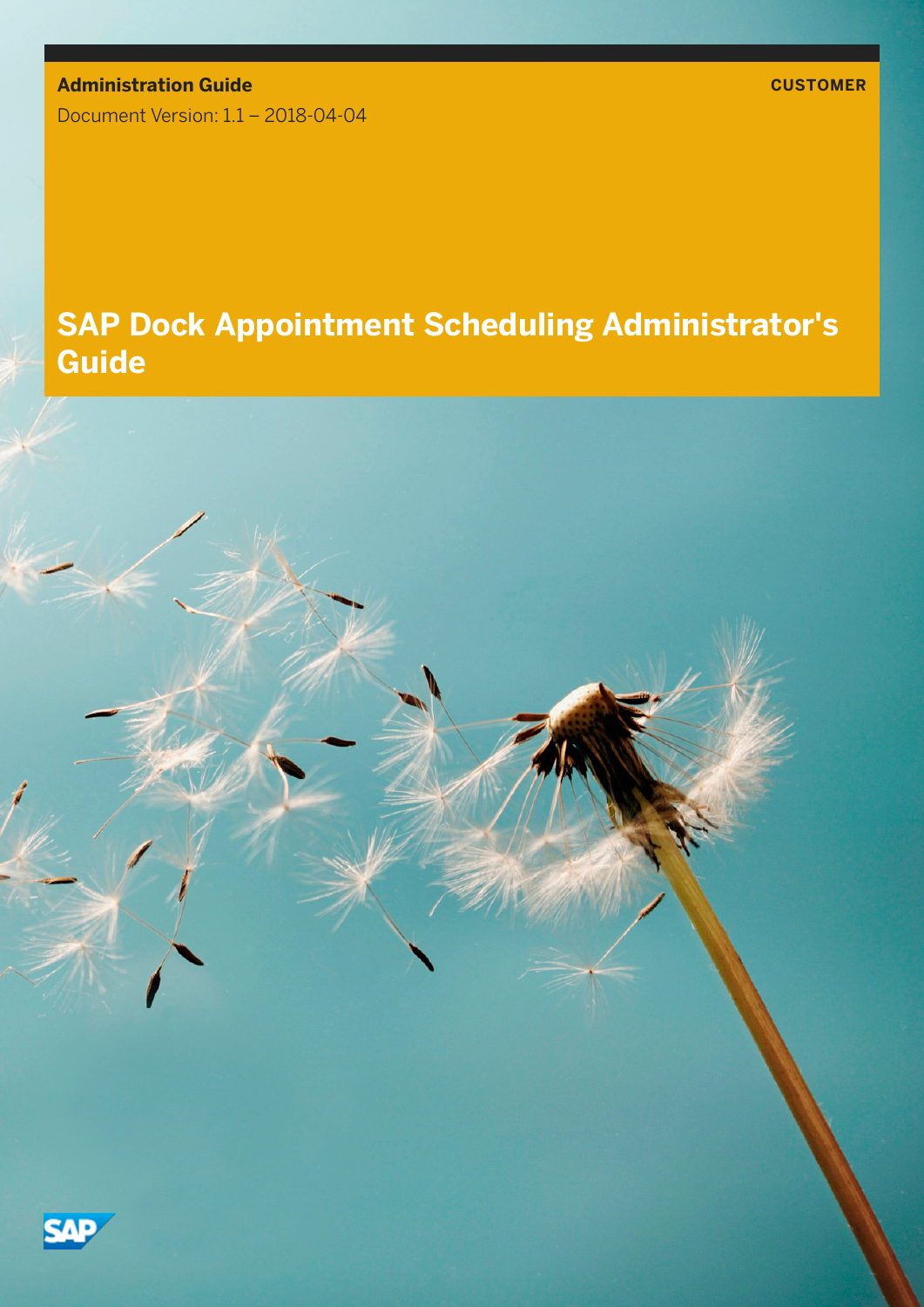## **Content**

| 1                        |  |
|--------------------------|--|
| $\overline{2}$           |  |
| 2.1                      |  |
| $\overline{3}$           |  |
| $\blacktriangle$         |  |
| 5                        |  |
| 5.1                      |  |
|                          |  |
|                          |  |
|                          |  |
|                          |  |
| 6                        |  |
| $\overline{\phantom{a}}$ |  |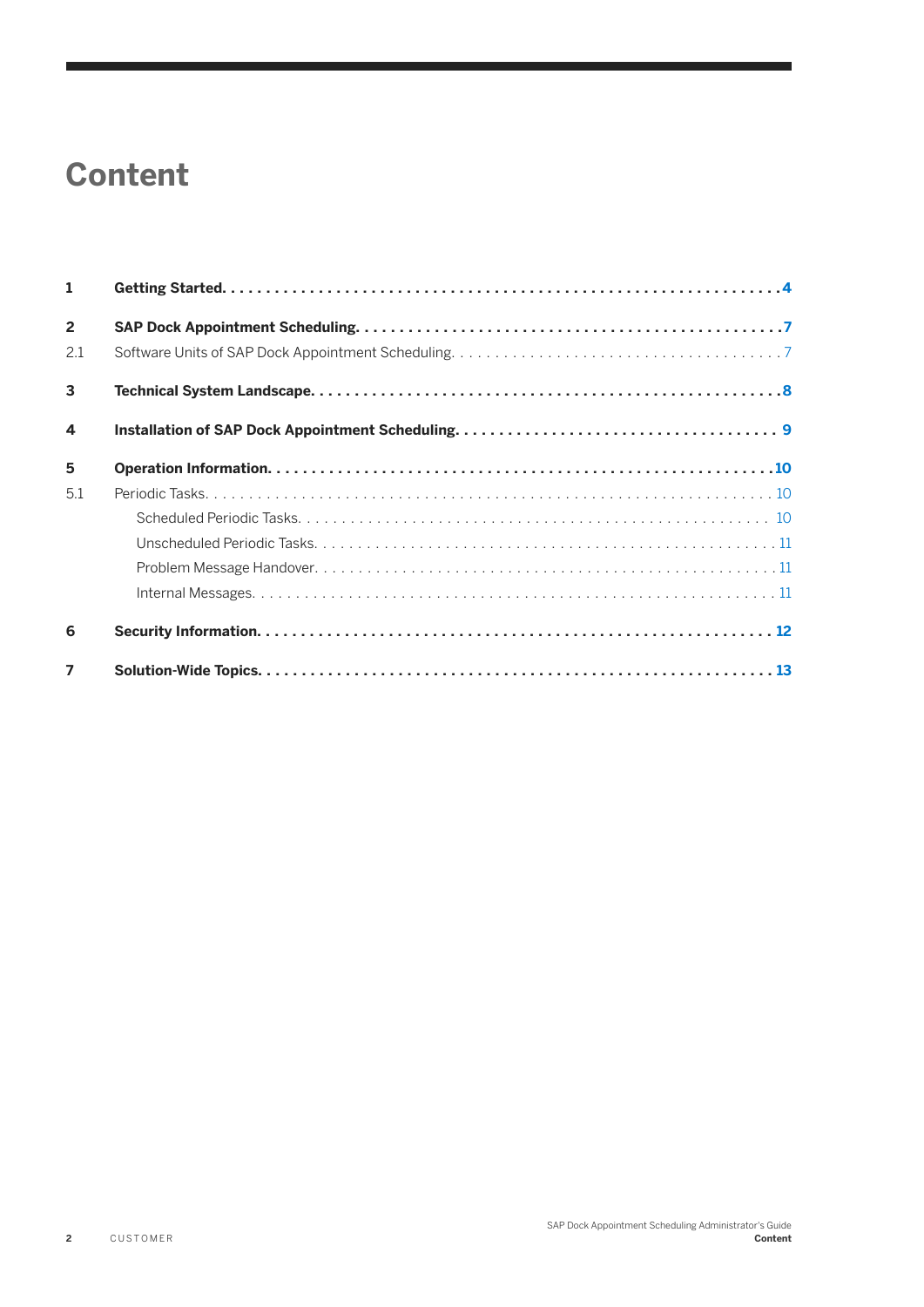## **Document History**

### **A** Caution

Before you start the implementation, make sure you have the latest version of this document. You can find the latest version at <http://help.sap.com/ewm>under *Operations SAP Dock Appointment Scheduling Administrator's Guide* .

The following table provides an overview of the most important document changes.

| <b>Version</b> | <b>Date</b> | <b>Description</b>                                                                                                                                                                                                  |
|----------------|-------------|---------------------------------------------------------------------------------------------------------------------------------------------------------------------------------------------------------------------|
| $1.1\,$        | 2018-04-04  | Content change to the Scheduled<br>Periodic Tasks chapter.<br>Links updated in the Getting Started,<br>Operation Information, Problem Message<br>Handover, Internal Messages, and<br>Security Information chapters. |
| 1.0            | 2016-11-28  | Document created                                                                                                                                                                                                    |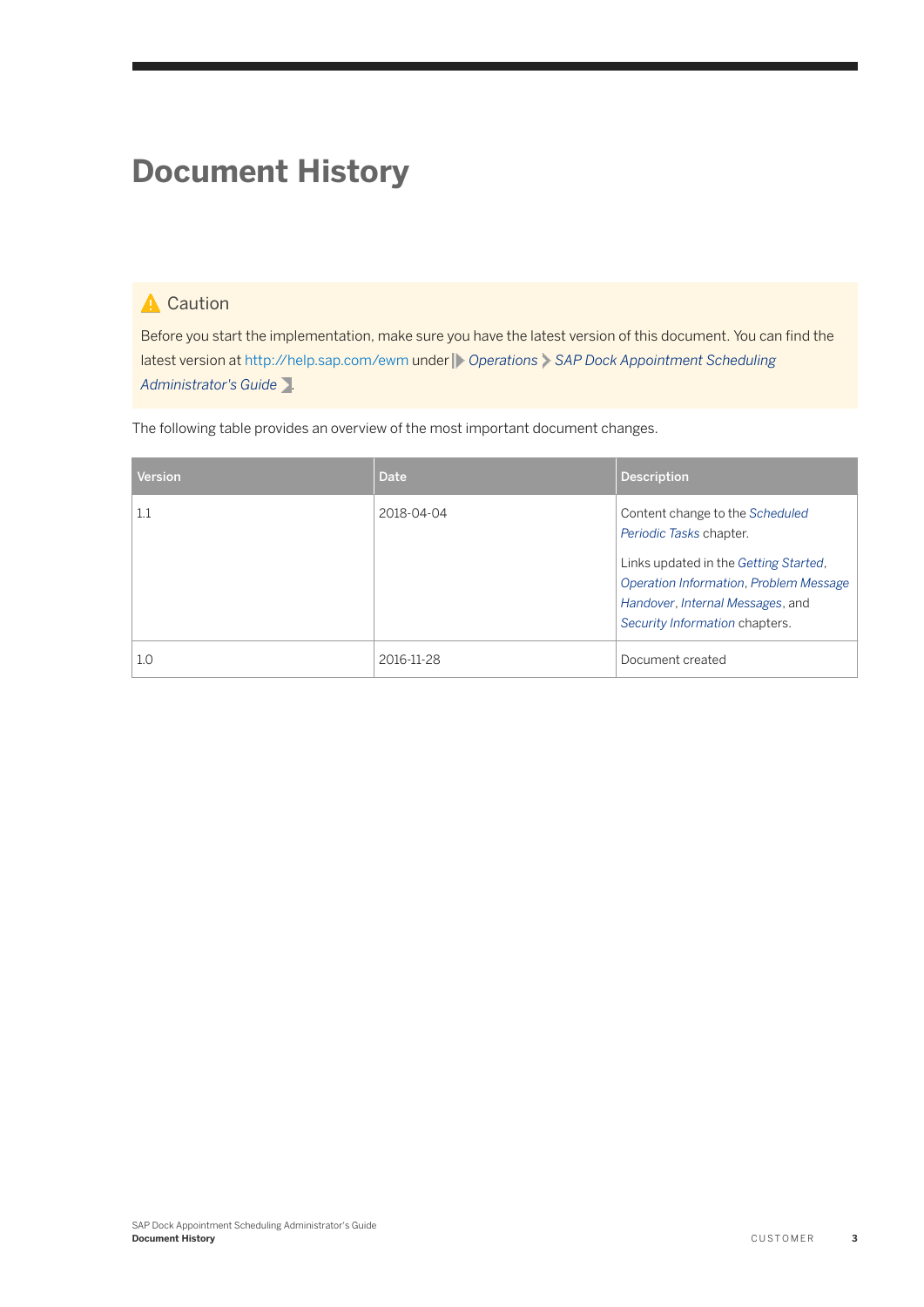# <span id="page-3-0"></span>**1 Getting Started**

#### **About this Document**

#### **A** Caution

This guide refers to standalone SAP Dock Appointment only. For information about SAP Dock Appointment Scheduling integrated with SAP Extended Warehouse Management (SAP EWM), see the guides for SAP EWM at [http://help.sap.com/ewm.](http://help.sap.com/ewm)

This document is a single source of information for the implementation of SAP Dock Appointment Scheduling. It contains implementation information as well as security and operation information, and is divided into the following main sections:

- Introduction with references to related documents and relevant SAP Notes
- System Landscape
- Installation Information
- Operation Information
- Security Information

#### i Note

You can find the most current version of this document at<http://help.sap.com/ewm>under **P** Operations SAP *Dock Appointment Scheduling Administrator's Guide* .

We strongly recommend that you use the document available there. The guide will be updated according to updates of the software.

#### **Related Information**

For more information about implementation topics not covered in this guide, see the following content:

| Content                                                                                                                                                       | Location                                                                                                                   |
|---------------------------------------------------------------------------------------------------------------------------------------------------------------|----------------------------------------------------------------------------------------------------------------------------|
| General information about SAP Dock Appointment Scheduling                                                                                                     | http://help.sap.com/ewm Application Help SAP Extended<br>Warehouse Management (SAP EWM) SAP Dock<br>Appointment Scheduling |
| Product Availability Matrix (PAM) - platform availability, SAP<br>software release types, maintenance durations, planned avail-<br>ability, and upgrade paths | http://support.sap.com/pam                                                                                                 |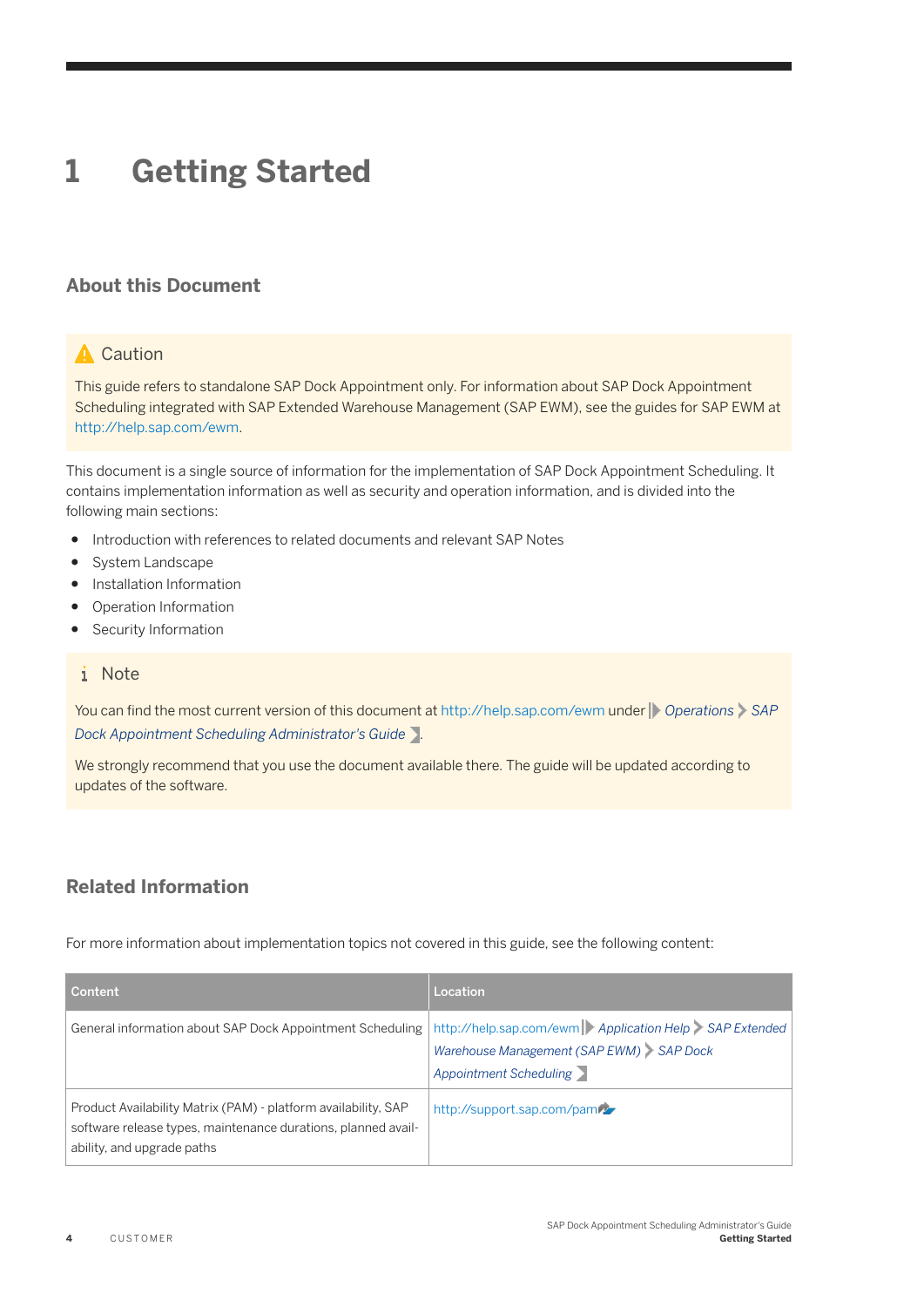| Content                                                                                            | Location                                                                      |
|----------------------------------------------------------------------------------------------------|-------------------------------------------------------------------------------|
| Information about support package stacks, latest software<br>versions and patch level requirements | http://support.sap.com/sp-stacks                                              |
| Performance                                                                                        | http://www.sap.com/about/benchmark/sizing/perform-<br>ance html               |
| Knowledge Base                                                                                     | http://support.sap.com/notes                                                  |
| <b>SAP Security News and Notes</b>                                                                 | http://support.sap.com/securitynotes                                          |
| Internationalization and Unicode Community                                                         | https://www.sap.com/community/topic/internationalization-<br>and-unicode.html |
| Information about creating error messages                                                          | http://support.sap.com/incident                                               |
| SAP Software Download Center - software download and or-<br>dering of software                     | http://support.sap.com/swdclery                                               |
| Early Knowledge Transfer (EKT) - role-specific learning con-<br>tent                               | http://support.sap.com/ektrz                                                  |

### **Related Guides**

You can find more information about the relevant applications in the following documents:

| <b>Title</b>                                 | Location                                                             |
|----------------------------------------------|----------------------------------------------------------------------|
| Master Guide for SAP EWM 9.2                 | http://help.sap.com/ewm92   Installation and Upgrade<br>Master Guide |
| Application Operations Guide for SAP EWM 9.2 | http://help.sap.com/ewm92 Operations Application<br>Operations Guide |
| Security Guide for SAP EWM 9.2               | http://help.sap.com/ewm92 Security Security Guide                    |

### **Important SAP Notes**

You must read the following SAP Notes before you start the installation. These SAP Notes contain the most recent information on the installation, as well as corrections to the installation documentation.

Make sure that you have the up-to-date version of each SAP Note, which you can find at [http://support.sap.com/](http://help.sap.com/disclaimer?site=http%3A%2F%2Fsupport.sap.com%2Fnotes) [notes](http://help.sap.com/disclaimer?site=http%3A%2F%2Fsupport.sap.com%2Fnotes) .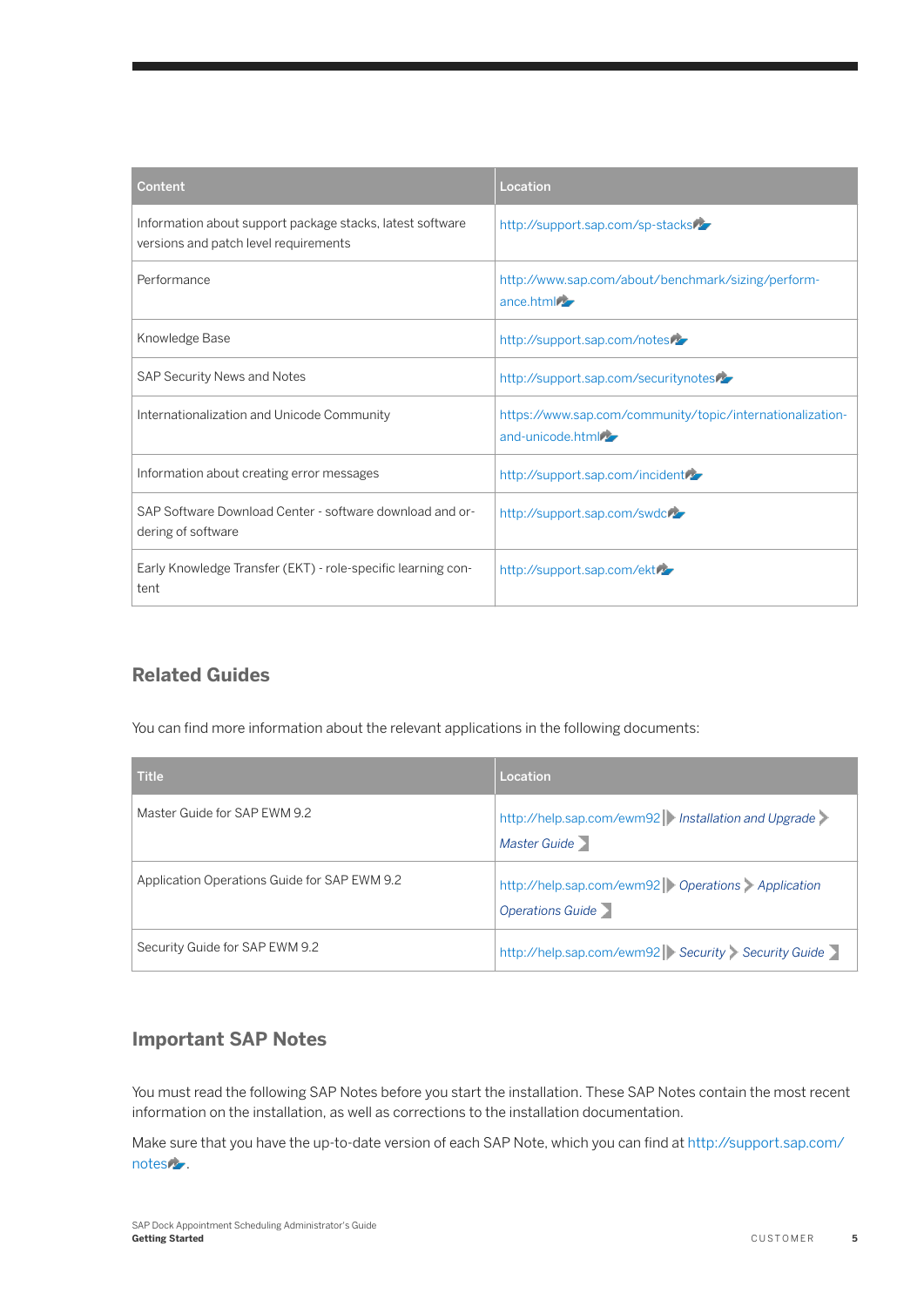| <b>SAP Note Number</b> | <b>Title</b>                                                                                      | <b>Description</b>                                                                                                                                                                                                                                                    |
|------------------------|---------------------------------------------------------------------------------------------------|-----------------------------------------------------------------------------------------------------------------------------------------------------------------------------------------------------------------------------------------------------------------------|
| 160649375              | SAP EWM Deployment Options Best<br>Practices                                                      | Several deployment options exist for<br>SAP EWM: it can be deployed as Add-On<br>to SAP Netweaver, to SAP ERP or to SAP<br>SCM.                                                                                                                                       |
| 20526657               | Implementation recommendations for<br>SAP EWM 9.2                                                 | For implementing SAP EWM 9.2                                                                                                                                                                                                                                          |
| 1529649                | Factory Calendar expires 2010                                                                     | Factory calendars are delivered from<br>SAP with a validity until 2010 in the<br>standard. Before expiration no error<br>message is displayed. This could lead to<br>follow-up errors at the turn of the year, in<br>different applications, using the calen-<br>dar. |
| 206449475              | Installing or upgrading to SAP EWM 9.2                                                            | You want to perform an add-on installa-<br>tion or upgrade to SAP EWM 9.2                                                                                                                                                                                             |
| 900000                 | NetWeaver Business Client - FAQ                                                                   | None                                                                                                                                                                                                                                                                  |
| 103943675              | Poor performance, displatcher AP 7.0<br>LIME in mass test                                         | Activation of index /LIME/<br>COLL W2IM~D is required for SAP EWM                                                                                                                                                                                                     |
| 20651937               | Best practices for installing SAP Dock<br>Appointment Scheduling "Collaboration<br>with Carriers" | Best practices for installing SAP Dock<br>Appointment Scheduling "Collaboration<br>with Carriers"                                                                                                                                                                     |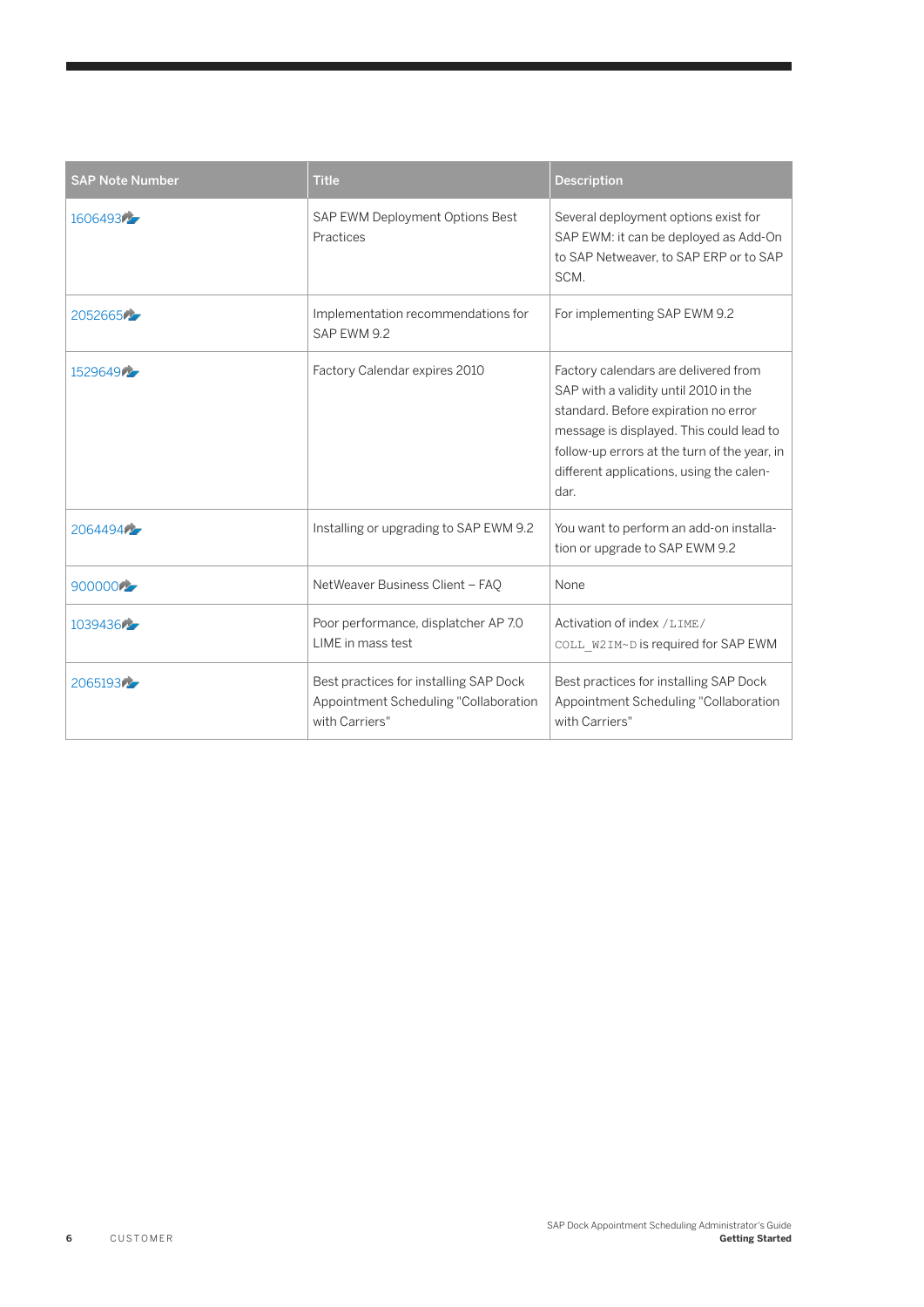# <span id="page-6-0"></span>**2 SAP Dock Appointment Scheduling**

With SAP Dock Appointment Scheduling, you can plan and proceed with appointments for trucks or other transportation units to arrive at the warehouse for loading or unloading. It also allows carriers chosen by the warehouse to plan their own appointments directly in the warehouse's system. In this way it provides work leveling and helps to prevent bottlenecks at the warehouse where trucks arrive but there are no available doors or staff and they must wait. It also helps the carriers to plan their transport more efficiently as they can reduce the amount of time trucks have to wait at warehouses with this application.

You must install the desktop version of SAP NetWeaver Business Client 4.0 or higher to be able to use SAP Dock Appointment Scheduling.

### **2.1 Software Units of SAP Dock Appointment Scheduling**

SAP Dock Appointment Scheduling is part of the SAP EWM 9.2 installation, but can be used without reference to any SAP EWM functions.

The software units required for the SAP Dock Appointment Scheduling are as follows:

| Type of Component  | Component   | Required or Optional |
|--------------------|-------------|----------------------|
| Software Component | SAP EWM 9.2 | Reauired             |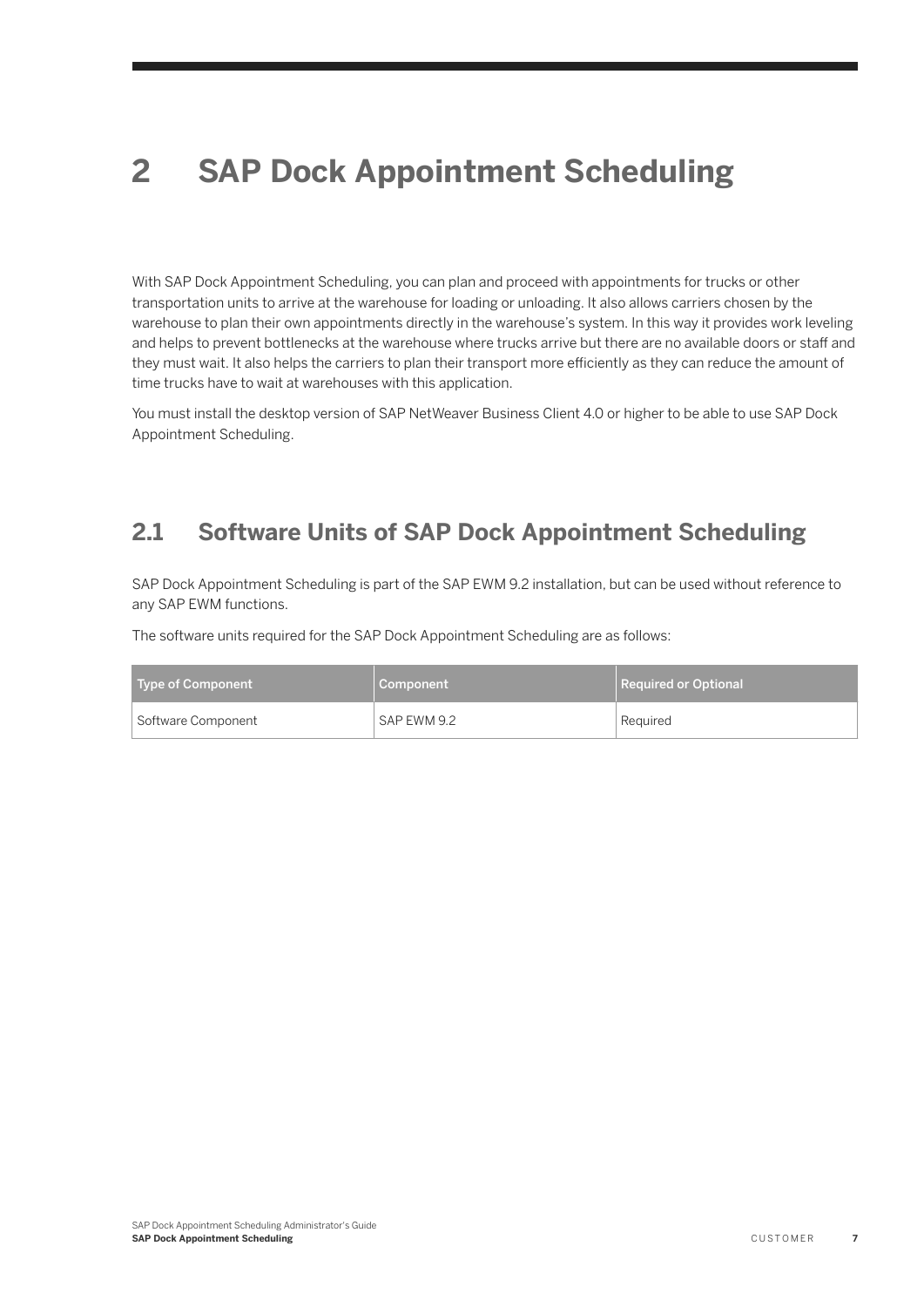# <span id="page-7-0"></span>**3 Technical System Landscape**

The following diagram provides an overview of the system landscape for SAP Dock Appointment Scheduling.



#### **A** Caution

We strongly recommend that you use the minimal system resources for test and demo purposes only. For performance, scalability, high availability, and security reasons, do not use the minimal system resources as your production landscape.

The following software components are either mandatory or optional, as indicated below, for the technical implementation of SAP Dock Appointment Scheduling.

| Component                                | Mandatory    | Optional          |
|------------------------------------------|--------------|-------------------|
| SAP Extended Warehouse Management<br>9.2 | $\mathsf{X}$ | <b>No</b>         |
| SAP EWM UI Features 9.2                  | <b>No</b>    | $\checkmark$<br>⋏ |

For more information about the installation requirements for software component SAP EWM UI Features 9.2 (SCMEWMUI), see SAP Note [2065193](http://help.sap.com/disclaimer?site=https://launchpad.support.sap.com/#/notes/2065193) and the Master Guide for SAP EWM 9.2.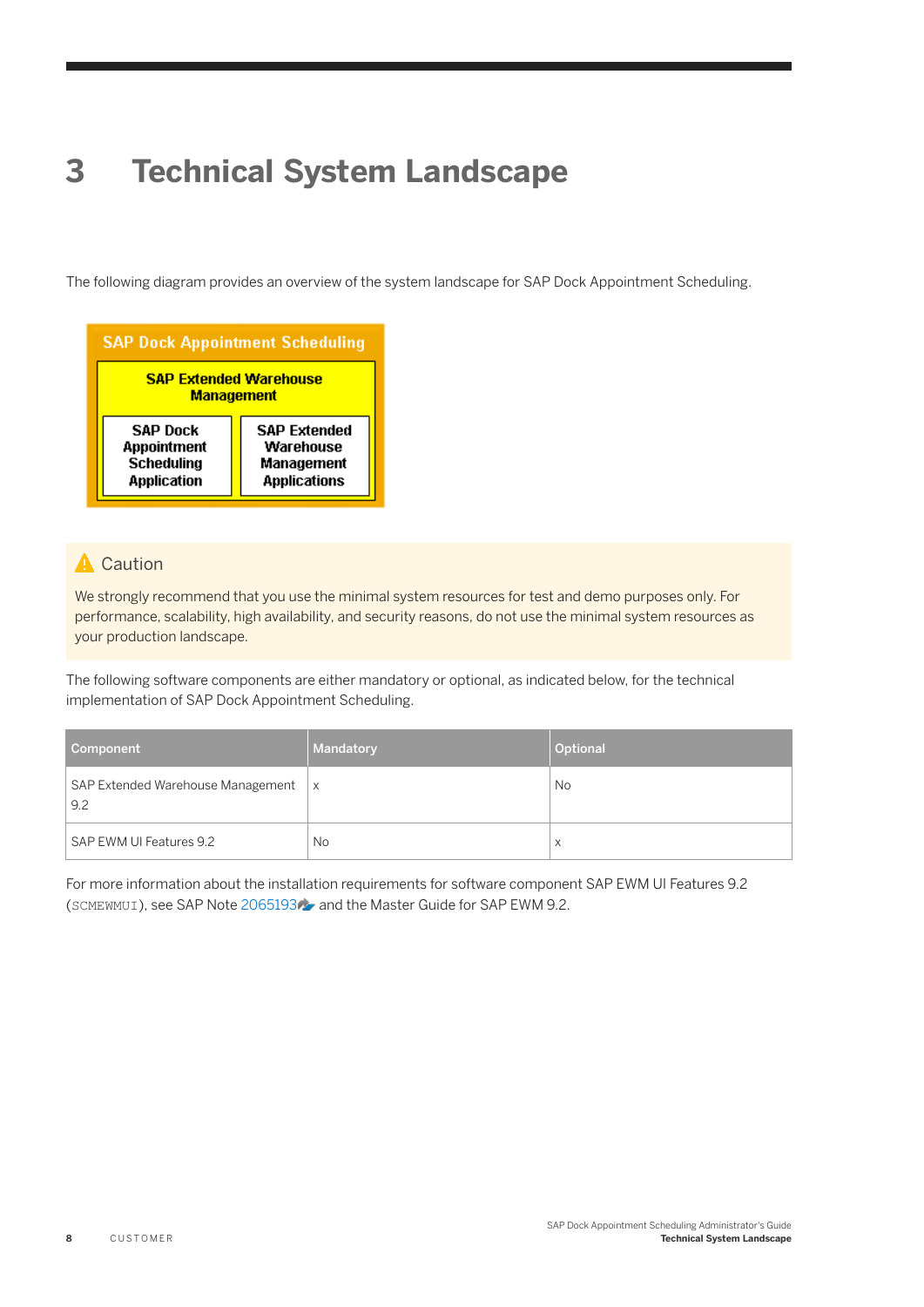### <span id="page-8-0"></span>**4 Installation of SAP Dock Appointment Scheduling**

### **Installation Sequence**

The following table provides the implementation sequence:

| SAP EWM 9.2 for SAP Dock Appointment Scheduling |                                                                   |
|-------------------------------------------------|-------------------------------------------------------------------|
| Installation of SAP EWM 9.2                     | For detailed information, see the Master Guide for<br>SAP EWM 9.2 |

After the EWM installation, you need to activate the following business functions:

● EWM, Essential Foundation Functions (SCM\_EWM\_FND)

To use EWM UI Features on a dedicated SAP NetWeaver server, you need to perform additional installation steps. For detailed information, see the Master Guide for SAP EWM 9.2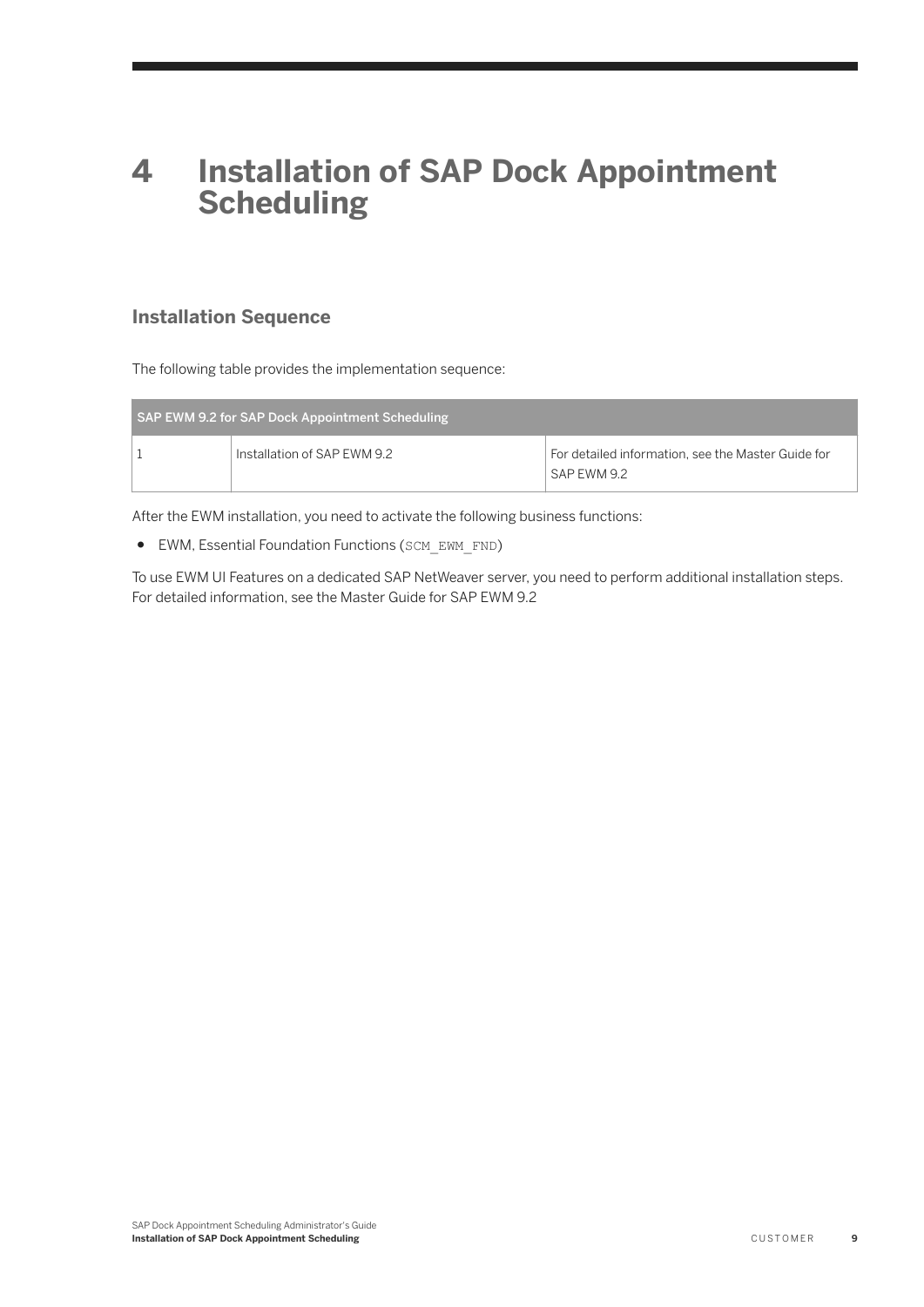## <span id="page-9-0"></span>**5 Operation Information**

This chapter provides you with the most important information regarding the operation of SAP Dock Appointment Scheduling.

For more information about the underlying technology, see the Application Operations Guide for SAP EWM 9.2 at <http://help.sap.com/ewm92> *Operations Application Operations Guide* .

### **5.1 Periodic Tasks**

You must schedule jobs specific to SAP Dock Appointment Scheduling in your SAP system.

All jobs, unless otherwise specified, must be run at times of minimal system activity, so as not to affect performance or otherwise disrupt your daily operations. All jobs are can be restarted. There are no dependencies between the jobs.

### **5.1.1 Scheduled Periodic Tasks**

This section describes all tasks that can be automated and that must be run periodically to keep the application running smoothly. Such tasks may be required on component level and are, therefore, relevant in each scenario that uses the component. Other tasks may be relevant for certain business scenarios only. It is important that you monitor the successful execution of these tasks on a regular basis.

| Program Name/Task                                                                          | <b>Detailed Description</b>                                                                                                                                                                                                       |
|--------------------------------------------------------------------------------------------|-----------------------------------------------------------------------------------------------------------------------------------------------------------------------------------------------------------------------------------|
| Destruction report Data Destruction Program for Loading<br>Appointments<br>/SCWM/DSAPP DES | Uses the data destruction object EWM DSAPP and defined re-<br>tention periods for the loading appointments. You maintain the<br>retention periods based on the ILM object EWM DSAPP.                                              |
| Report Delete Slots and Appointments<br>/SCWM/R DAS DELETE                                 | Deletes old SAP Dock Appointment Scheduling time slots and<br>loading appointments.<br>If you also use report / SCWM/DSAPP DES to delete loading ap-<br>pointments, choose the Delete Only Time Slots checkbox in<br>this report. |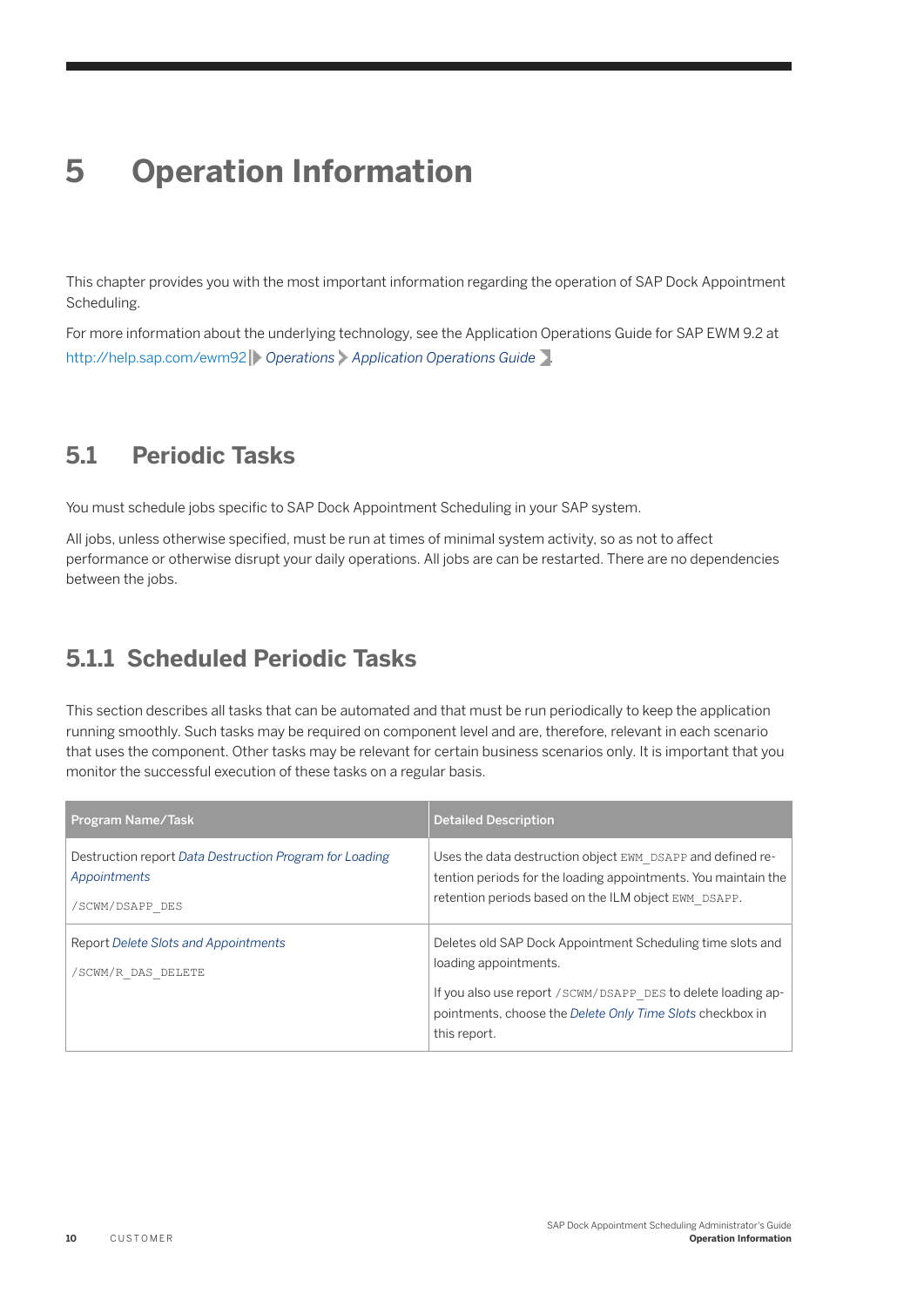<span id="page-10-0"></span>

| Program Name/Task                                                                  | <b>Detailed Description</b>                                                                                                       |
|------------------------------------------------------------------------------------|-----------------------------------------------------------------------------------------------------------------------------------|
| Report Create Start of Retention Time for Existing Appointment<br><b>Documents</b> | Initially fills or creates start of retention time (SoRT) informa-<br>tion for table BUTSORT for existing dock appointment docu-  |
| /SCWM/RDPP CREATE SORT DAS                                                         | ments that refer to business partners (carriers). You also use                                                                    |
|                                                                                    | this report to fill table BUTSORT if you change the retention pe-<br>riod by changing the rule group or application rule variant. |

### **5.1.2 Unscheduled Periodic Tasks**

This section describes all tasks that must be started manually and that must be run periodically to keep the application running smoothly. Such tasks may be required on component level and are, therefore, relevant in each scenario that uses the component. Other tasks may be relevant for certain business scenarios only. It is important that you monitor the successful execution of these tasks on a regular basis.

| <b>Program Name/Task</b>                 | Detailed Description                 |
|------------------------------------------|--------------------------------------|
| Web Dynpro Application / SCWM/DSSLOT GEN | Creates time slots in graphical view |

### **5.1.3 Problem Message Handover**

If you encounter problems with SAP Dock Appointment Scheduling, you can create a customer message at [http://](http://help.sap.com/disclaimer?site=http%3A%2F%2Fsupport.sap.com%2Fincident) [support.sap.com/incident](http://help.sap.com/disclaimer?site=http%3A%2F%2Fsupport.sap.com%2Fincident) valuating component SCM-EWM-DAS.

### **5.1.4 Internal Messages**

The following table contains a list of the internal messages used by SAP Dock Appointment Scheduling and their corresponding queue entries. For more information about queue monitoring, see the Application Operations Guide for SAP EWM 9.2 at <http://help.sap.com/ewm92><sup>1</sup> Operations > Application Operations Guide .

| <b>EWM Component</b> | <b>Queue Name</b>                     | <b>Semantics</b>                          | <b>Monitoring Transaction</b> |
|----------------------|---------------------------------------|-------------------------------------------|-------------------------------|
| SLP                  | WMSA <logsys><docno></docno></logsys> | Create/update TU from DAS<br>by DAS docno | SMO <sub>2</sub>              |
| SLP                  | WMAA <logsys><docno></docno></logsys> | Create/update DAS from TU<br>by DAS docno | SMO <sub>2</sub>              |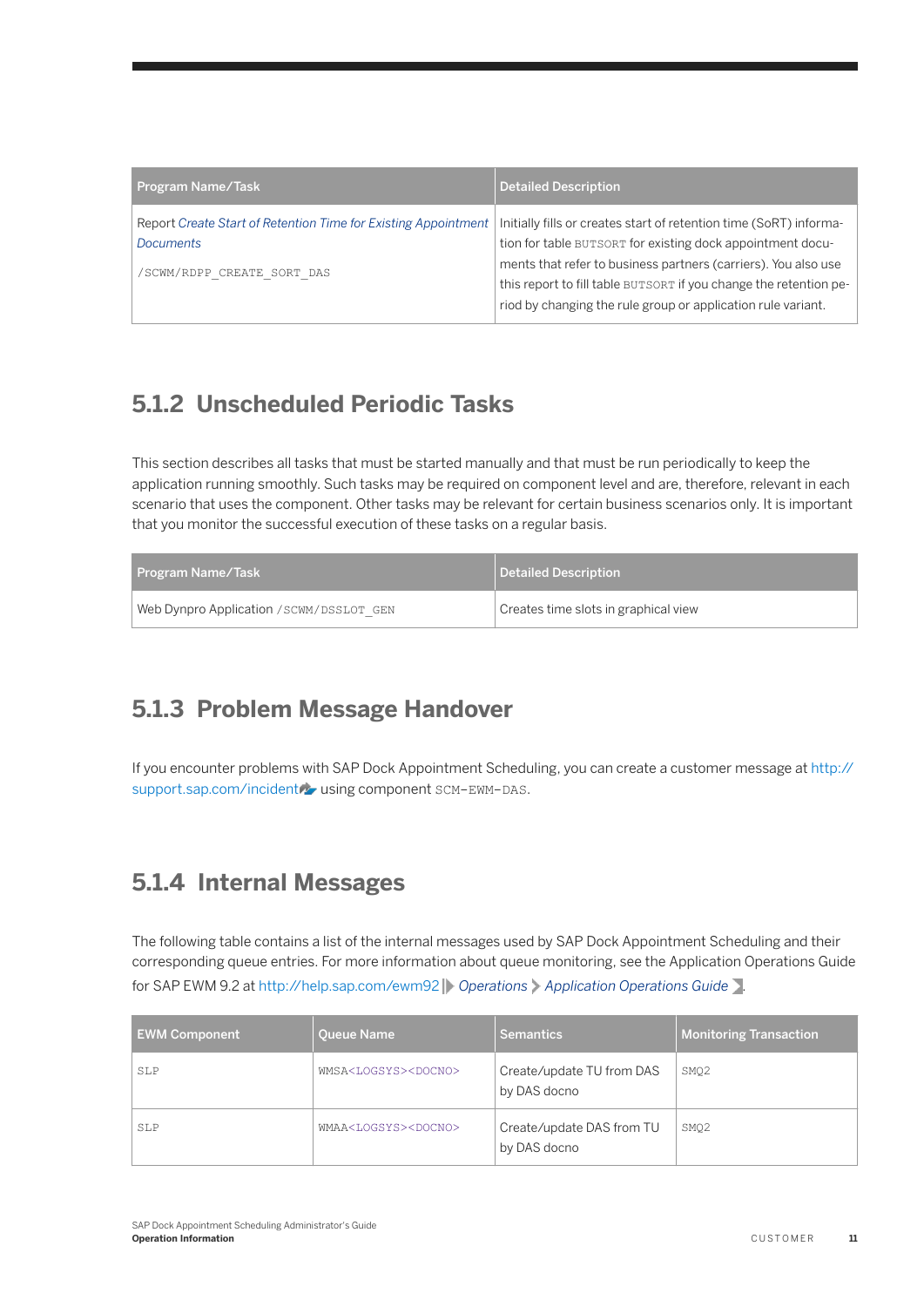## <span id="page-11-0"></span>**6 Security Information**

With the increasing use of distributed systems and the Internet for managing business data, the demands on security are also on the rise. When using a distributed system, you need to be sure that your data and processes support your business needs without allowing unauthorized access to critical information. User errors, negligence, or attempted manipulation of your system should not result in loss of information or processing time. These demands on security apply likewise to SAP Dock Appointment Scheduling.

As security is so important, we strongly recommend that you read the SAP Extended Warehouse Management Security Guide at<http://help.sap.com/ewm92><sup>1</sup> Security > Security Guide >.

**Security Information**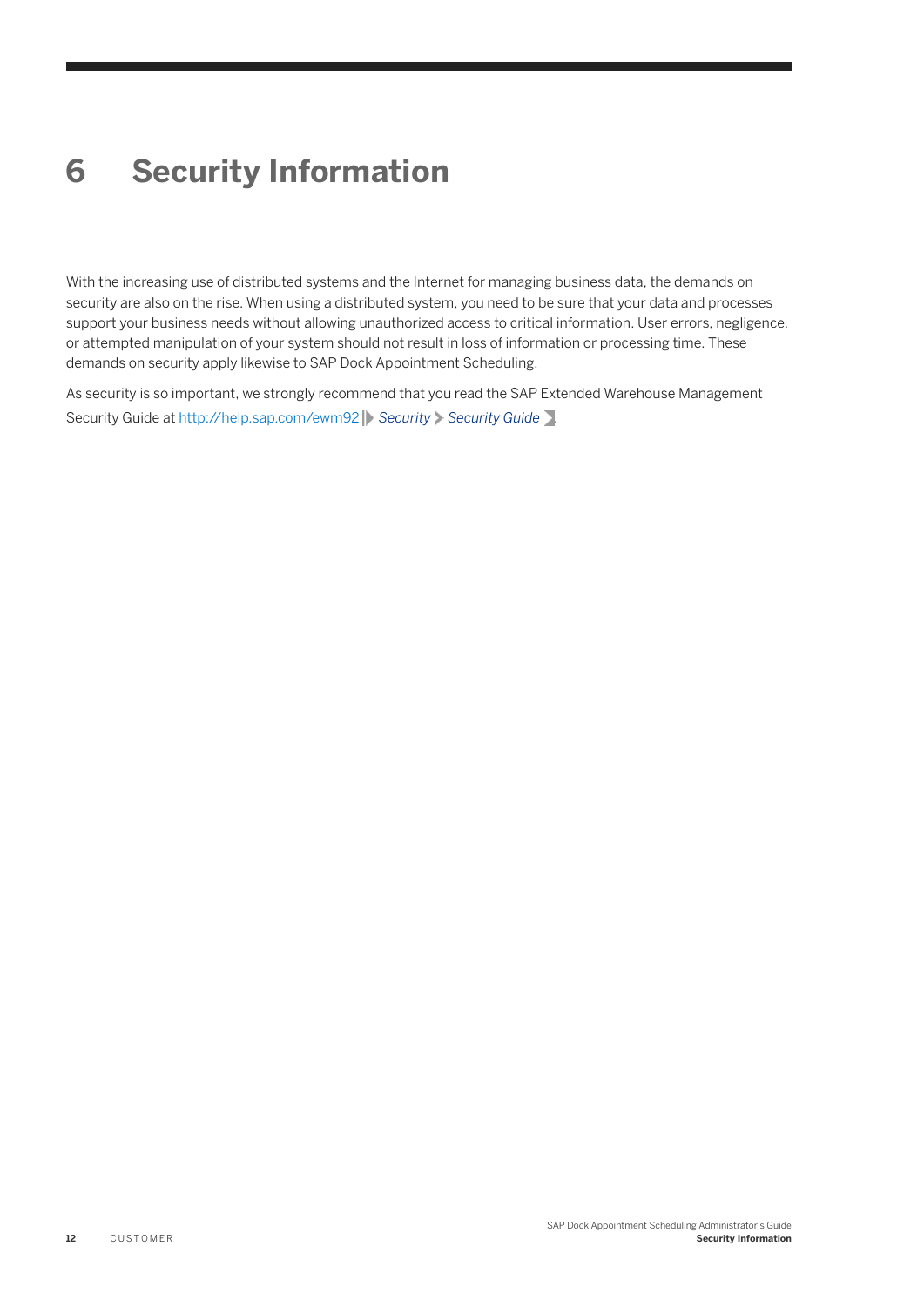# <span id="page-12-0"></span>**7 Solution-Wide Topics**

The following table shows references to the main technologies used for SAP Dock Appointment Scheduling:

| <b>Title</b>       | Where to Find                                        |
|--------------------|------------------------------------------------------|
| Developer's Guides | http://help.sap.com/netweaver SAP NetWeaver Platform |
|                    | SAP NetWeaver 7.4 Development Information            |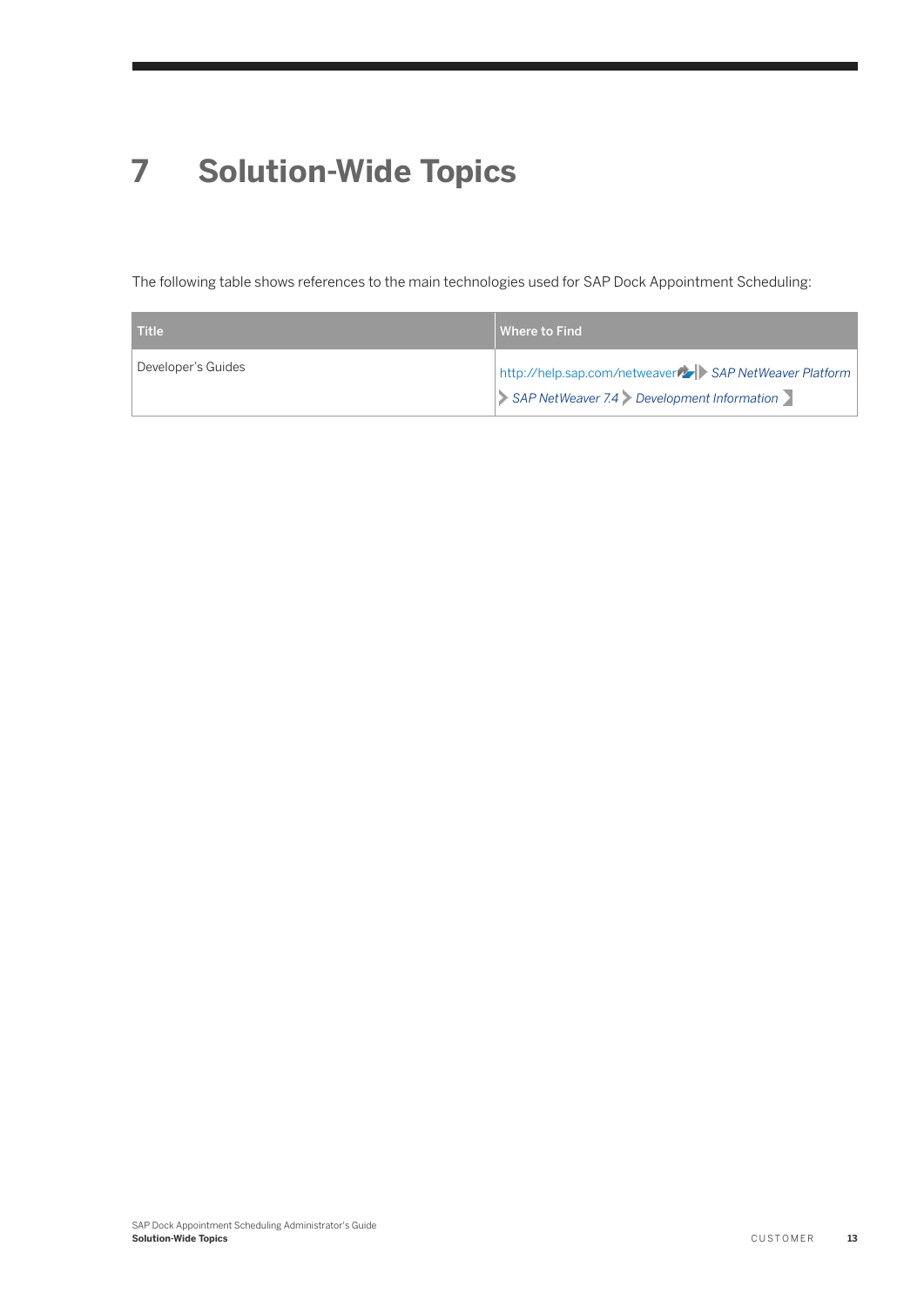## **Important Disclaimers and Legal Information**

#### **Coding Samples**

Any software coding and/or code lines / strings ("Code") included in this documentation are only examples and are not intended to be used in a productive system environment. The Code is only intended to better explain and visualize the syntax and phrasing rules of certain coding. SAP does not warrant the correctness and completeness of the Code given herein, and SAP shall not be liable for errors or damages caused by the usage of the Code, unless damages were caused by SAP intentionally or by SAP's gross negligence.

### **Gender-Neutral Language**

As far as possible, SAP documentation is gender neutral. Depending on the context, the reader is addressed directly with "you", or a gender-neutral noun (such as "sales person" or "working days") is used. If when referring to members of both sexes, however, the third-person singular cannot be avoided or a gender-neutral noun does not exist, SAP reserves the right to use the masculine form of the noun and pronoun. This is to ensure that the documentation remains comprehensible.

#### **Internet Hyperlinks**

The SAP documentation may contain hyperlinks to the Internet. These hyperlinks are intended to serve as a hint about where to find related information. SAP does not warrant the availability and correctness of this related information or the ability of this information to serve a particular purpose. SAP shall not be liable for any damages caused by the use of related information unless damages have been caused by SAP's gross negligence or willful misconduct. All links are categorized for transparency (see: <https://help.sap.com/viewer/disclaimer>).